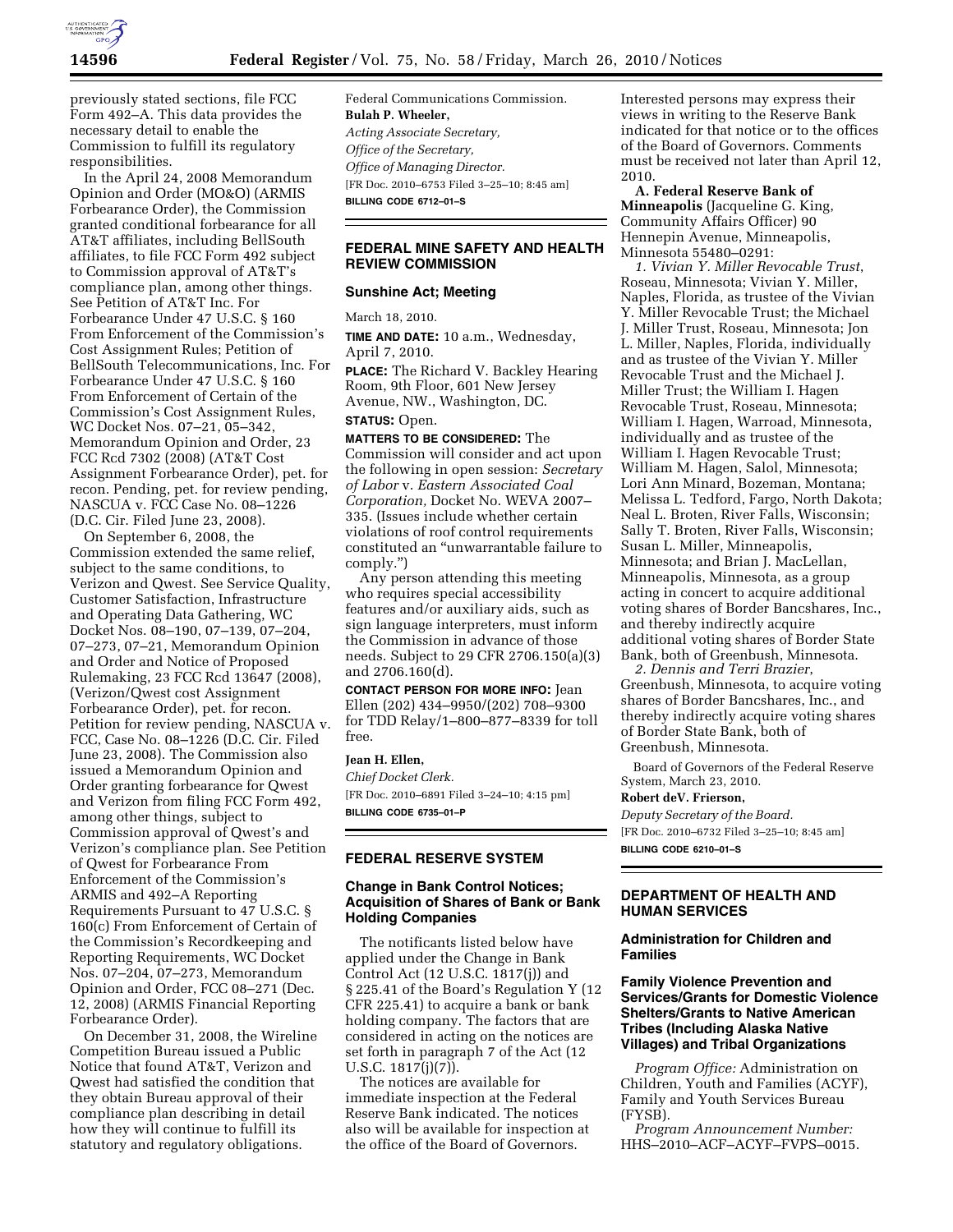*Announcement Title:* Family Violence Prevention and Services/Grants for Domestic Violence Shelters/Grants to Native American Tribes (including Alaska Native Villages) and Tribal Organizations.

*CFDA Number:* 93.671.

*Due Date for Applications:* April 15, 2010.

This announcement was originally published on March 16, 2010 on the Administration for Children and Families' (ACF) Funding Opportunities Web site and may be accessed in a pdf format at *http://www.acf.hhs.gov/ grants/open/foa/view/hhs-2010-acfacyf-fvps-0015.* 

*Executive Summary:* This announcement governs the proposed award of formula grants under the Family Violence Prevention and Services Act (FVPSA) to Native American Tribes (including Alaska Native Villages) and Tribal organizations. The purpose of these grants is to assist Tribes in establishing, maintaining, and expanding programs and projects to prevent family violence and to provide immediate shelter and related assistance for victims of family violence and their dependents (42 U.S.C. 10401).

This announcement sets forth the application requirements, the application process, and other administrative and fiscal requirements for grants in Fiscal Year (FY) 2010. Grantees are to be mindful that although the expenditure period for grants is a two-year period, an application is required every year to provide continuity in the provision of services. (See *Section II. Award Information, Expenditure Periods.*)

#### **I. Description**

*Legislative Authority:* Fiscal Year 2010 grant awards are authorized by the Family Violence Prevention and Services Act, 42 U.S.C. 10401 through 10421 (extended by the Department of Health and Human Services Appropriations Act, 2010, Public Law 111–117, and/or any subsequent pertinent legal authorities).

#### *Background*

The purpose of this legislation is to assist Tribes, Tribal organizations, nonprofit private organizations approved by Tribes and States in supporting the establishment, maintenance, and expansion of programs and projects to prevent incidents of family violence and to provide immediate shelter and related assistance for victims of family violence and their dependents. Tribes face unique circumstances and obstacles

when responding to family violence. The particular legal relationship of the United States to Indian Tribes creates a Federal trust responsibility to assist Tribal governments in safeguarding the lives of Indian victims of family violence.

During FY 2009, the Department of Health and Human Services (HHS) made 193 grants to States and Tribes or Tribal organizations. HHS also made 53 family violence grant awards to nonprofit State Domestic Violence Coalitions. In addition, HHS supports the Sacred Circle, National Resource Center to End Violence Against Native Women.

# *General Grant Program Requirements for Tribes or Tribal Organizations*

### Client Confidentiality

FVPSA programs must establish or implement policies and protocols for maintaining the safety and confidentiality of the adult victims of domestic violence and their children whom they serve. It is essential that the confidentiality of individuals receiving FVPSA services be protected.

Consequently, when providing statistical data on program activities and program services, individual identifiers of client records will not be used by Tribes, Tribal organizations, the State, or other FVPSA grantees or subgrantees. The address or location of any FVPSAfunded shelter facility will, except with written authorization of the person or persons responsible for the operation of such shelter, not be made public and the confidentiality of records pertaining to any individual provided family violence prevention and treatment services by any FVPSA-funded program will be strictly maintained (42 U.S.C. 10402(a)(2)(E)).

Confidentiality requirements have been strengthened and clarified with the passage of the Violence Against Women and Department of Justice Reauthorization Act of 2005 (Pub. L. 109–162). In the interest of establishing a consistent Federal standard for domestic violence programs, HHS follows the confidentiality provisions and definition of ''personally identifying information'' in sections 40002(b)(2) and 40002(a)(18) of the Violence Against Women Act (VAWA) of 1994 (42 U.S.C. 13925(b)(2) and 42 U.S.C. 13925(a)(18)) as a more detailed guidance for grantees about how to comply with the FVPSA confidentiality obligations, and requires FVPSA-funded programs to comply with the VAWA confidentiality provisions.

No personally identifying client-level data may be shared with a third party,

regardless of encryption, hashing or other data security measures, without first obtaining a written, reasonably time-limited consent to release as described in section 40002(b)(2) of the Violence Against Women Act of 1994. A client's consent to the release of personal information must also be informed, which includes the client's receipt of information about the possible risks of releasing information to the third party in question. Additionally, all consents must be voluntary and cannot be or appear to be a precondition for receiving services.

FYSB further requires that grantees only collect unduplicated data for each program. The count should be within a single program only. FYSB acknowledges the count will be duplicated across programs statewide. Grantees may share aggregate data and non-identifying demographic information.

## *The Importance of Coordinated, Accessible Services*

The impacts of family violence may include physical injury and death of primary or secondary victims, psychological trauma, isolation from family and friends, harm to children living with a parent or caretaker who is either experiencing or perpetrating family violence, increased fear, reduced mobility, damaged credit, employment and financial instability, homelessness, substance abuse, chronic illnesses, and a host of other health and related mental health consequences. The physical and cultural obstacles existing in much of Tribal communities compound the basic dynamics of family violence. Barriers such as the isolation of vast rural areas, the concern for safety in isolated settings, lack of housing and shelter options, and the transportation requirements over long distances heighten the need for the coordination of the services through an often limited delivery system.

To help bring about a more effective response to the problem of family violence, HHS urges Tribes and Tribal organizations receiving funds under this grant announcement to coordinate activities funded under this grant with other new and existing resources for the prevention of family violence and related issues.

To serve victims most in need and to comply with Federal law, programs and activities funded in whole or in part with FVPSA funds must not discriminate on the basis of age, handicap, sex, race, color, national origin or religion (See 42 U.S.C. 10406). The HHS Office for Civil Rights provides guidance to grantees in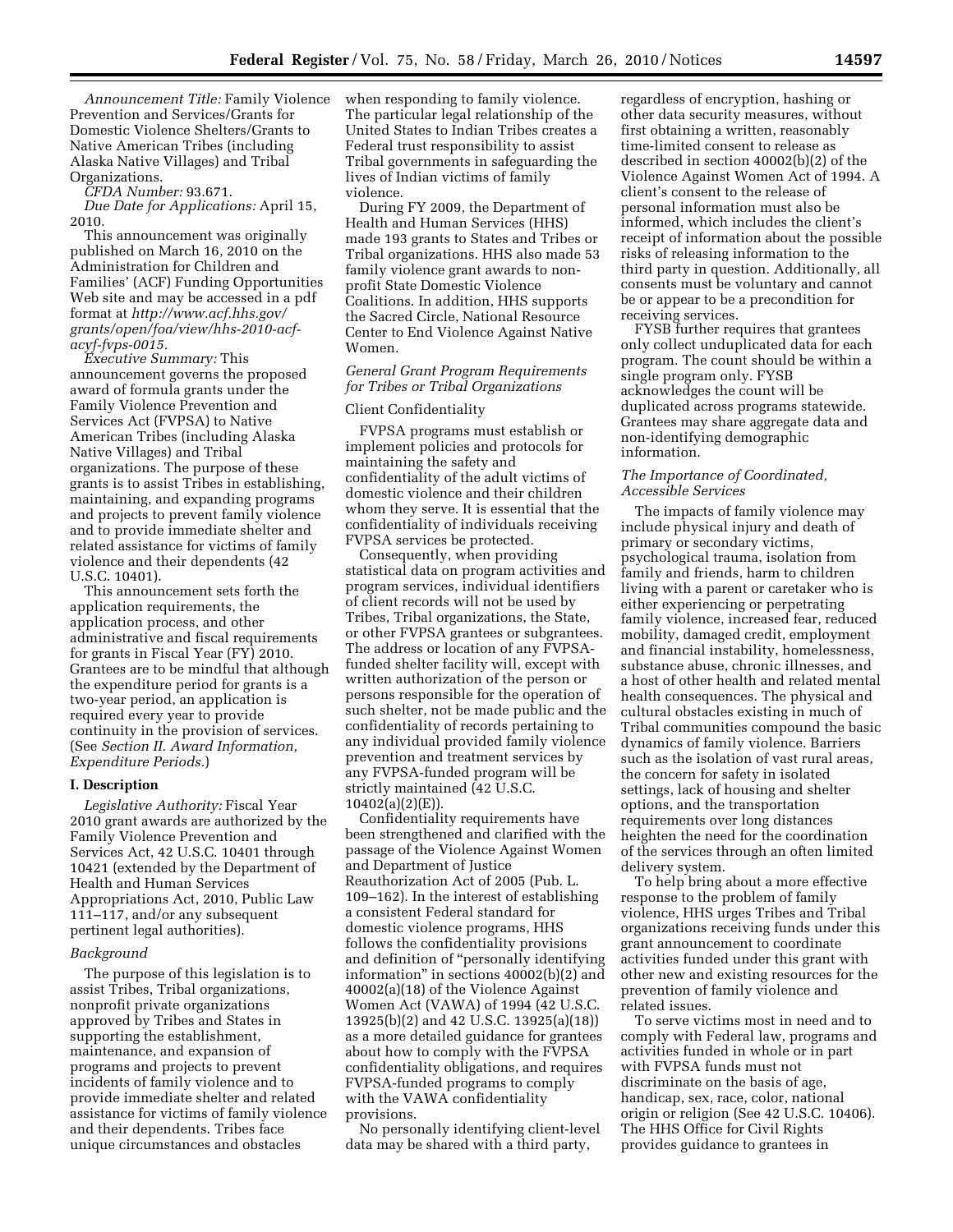complying with these nondiscrimination requirements. Moreover, in addition to being widely accessible, all assistance must be provided on a voluntary basis; receipt of shelter or housing must not be conditioned on participation in supportive services.

## *Annual Tribal Grantee Meeting*

At least one FVPSA grant administrator per Tribal organization should expect to attend the annual Tribal Grantee Meeting. Subsequent correspondence will advise the Tribal FVPSA Administrators of the date, time, and location of the grantee meeting.

#### *Definitions*

Tribes and Tribal organizations should use the following definitions in carrying out their programs. The definitions are found in 42 U.S.C. 10421.

*Family Violence:* Any act, or threatened act, of violence, including any forceful detention of an individual, which (a) results or threatens to result in physical injury and (b) is committed by a person against another individual (including an elderly person) to whom such person is, or was, related by blood or marriage, or otherwise legally related, or with whom such person is, or was, lawfully residing.

*Indian Tribe:* ''Indian Tribe'' means any Indian Tribe, band, nation, or other organized group or community, including any Alaska Native village or regional or village corporation as defined in or established pursuant to the Alaska Native Claims Settlement Act (43 U.S.C. 1601 *et seq.*), which is recognized as eligible for the special programs and services provided by the United States to Indians because of their status as Indians (25 U.S.C. 450b(e)).

*Tribal Organization:* ''Tribal Organization'' means the recognized governing body of any Indian Tribe; any legally established organization of Indians which is controlled, sanctioned, or chartered by such governing body or which is democratically elected by the adult members of the Indian community to be served by such organization and which includes the maximum participation of Indians in all phases of its activities. In any case where a contract is let or grant made to an organization to perform services benefiting more than one Indian Tribe, the approval of each such Indian Tribe shall be a prerequisite to the letting or making of such contract or grant (25 U.S.C. 450b(l)).

*Shelter:* The provision of temporary refuge and related assistance in compliance with applicable State law and regulation governing the provision, on a regular basis, of shelter, safe homes, meals, and related assistance to victims of family violence and their dependents.

*Related assistance:* The provision of direct assistance to victims of family violence and their dependents for the purpose of preventing further violence, helping such victims to gain access to civil and criminal courts and other community services, facilitating the efforts of such victims to make decisions concerning their lives in the interest of safety, and assisting such victims in healing from the effects of the violence. Related assistance includes:

(1) Prevention services such as outreach and prevention services for victims and their children, assistance to children who witness domestic violence, employment training, parenting, and other educational services for victims and their children, preventive health services within domestic violence programs (including services promoting nutrition, disease prevention, exercise, and prevention of substance abuse), domestic violence prevention programs for school-age children, family violence public awareness campaigns, and violence prevention counseling services to abusers;

(2) Counseling with respect to family violence, counseling or other supportive services by peers individually or in groups, and referral to community social services;

(3) Transportation, technical assistance with respect to obtaining financial assistance under Federal and State programs, and referrals for appropriate health care services (including alcohol and drug abuse treatment), but shall not include reimbursement for any health care services;

(4) Legal advocacy to provide victims with information and assistance through the civil and criminal courts, and legal assistance; or

(5) Children's counseling and support services, child care services for children who are victims of family violence or the dependents of such victims, and children who witness domestic violence.

# **II. Funds Available**

Subject to the availability of Federal appropriations and as authorized by law, in FY 2010, HHS will make available to Tribes and Tribal organizations grant funds as described in this announcement. In separate announcements, HHS will make available funds to States for providing immediate shelter and related assistance

to victims of family violence and their dependents and funds for State Domestic Violence Coalitions to continue their work within the domestic violence community by providing technical assistance and training, advocacy services, and other activities. These announcements are available at 74 FR 15273 (States—*http:// www.acf.hhs.gov/grants/closed/HHS– 2009–ACF–ACYF–FVPS–0035.html*) and at 74 FR 15387 (Coalitions—*http:// www.acf.hhs.gov/grants/closed/HHS– 2009–ACF–ACYF–SDVC–0030.html*). The FVPSA expired on September 30, 2008. Its reauthorization could introduce new statutory or administrative requirements impacting grantees.

#### *Tribal Allocations*

In computing Tribal allocations, FYSB will use the latest available population figures from the Census Bureau. The latest Census population counts may be viewed at *http://*www.census.gov. Where Census Bureau data are unavailable, FYSB will use figures from the Bureau of Indian Affairs' (BIA's) Indian Population and Labor Force Report, which is available at *http:// www.bia.gov/WhatWeDo/Knowledge/ Reports/index.htm.* The funding formula for the allocation of family violence funds is based upon the Tribe's population. The formula has two parts, the Tribal population base allocation and a population category allocation.

The base allocations are determined by a Tribe's population and a funds allocation schedule. Tribes with populations between 1,500 to 50,000 people receive a \$2,500 base allocation for the first 1,500 people. For each additional 1,000 people above the 1,500 person minimum, a Tribe's base allocation is increased \$1,000. Tribes with populations between 50,001 to 100,000 people receive base allocations of \$125,000 and Tribes with a population of 100,001 to 150,000 receive a base allocation of \$175,000.

Once the minimum amounts have been distributed to the Tribes that have applied for FVPSA funding, the ratio of the Tribal population category to the total of all base allocations is then considered in allocating the remainder of the funds. By establishing base amounts with distribution of proportional amounts for larger Tribes, FYSB is balancing the need for basic services for all Tribes with the greater demand for services among Tribes with larger populations. In FY 2009, actual grant awards ranged from \$26,592 to \$2,326,834.

Tribes are encouraged to apply for FVPSA funding as a consortium. Tribal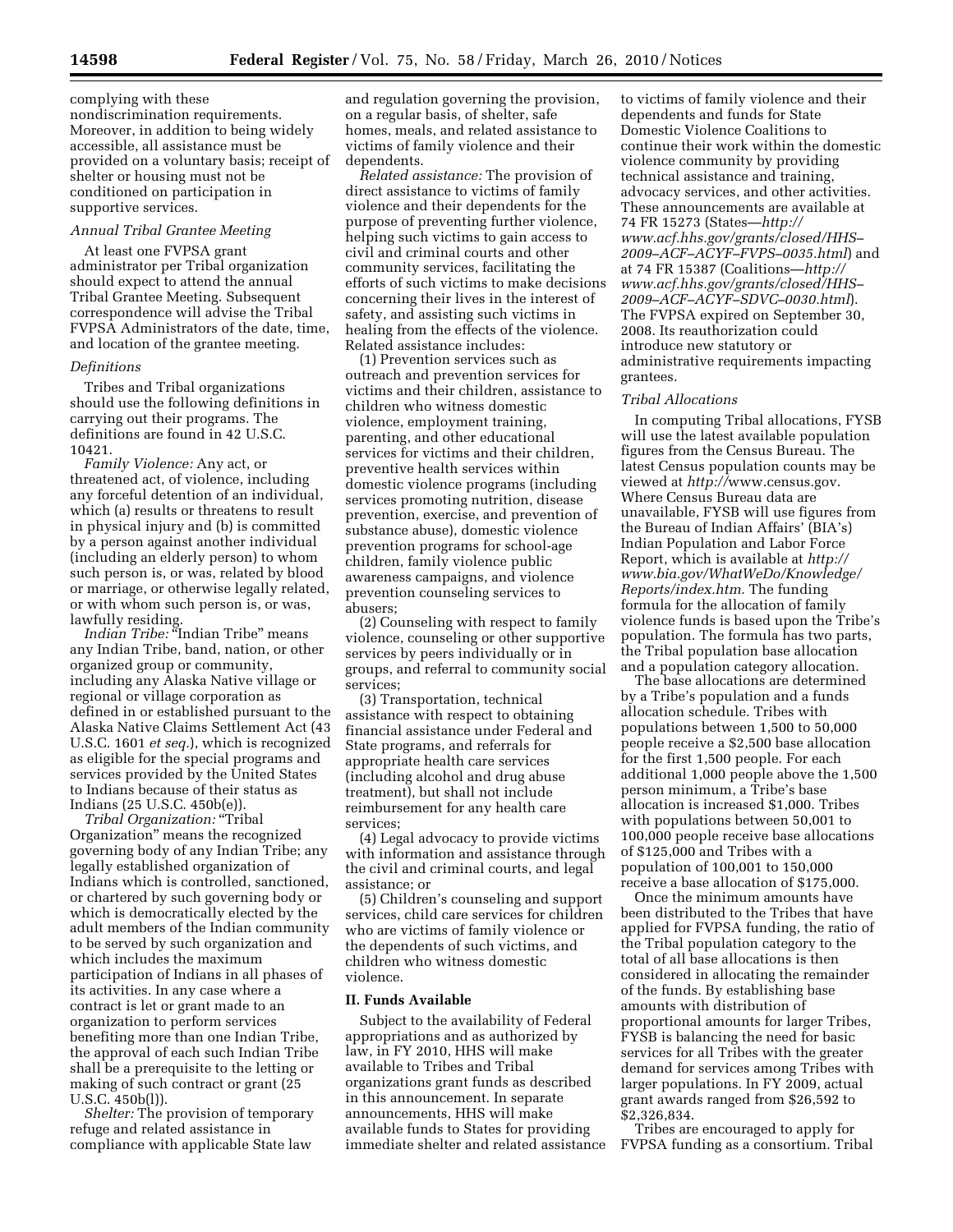consortia consist of groups of Tribes who agree to apply for and administer a single FVPSA grant with one Tribe or Tribal organization responsible for grant administration. In a Tribal consortium, the population of the Tribal Trust Land for all of the Tribes involved will be used to calculate the award amount. The

allocations for each of the Tribes included in the consortium will be combined to determine the total grant for the consortium.

## *Expenditure Periods*

The project period under this program announcement is 24 months. The FVPSA funds may be used for

expenditures on and after October 1 of each fiscal year for which they are granted, and will be available for expenditure through September 30 of the following fiscal year; i.e., FY 2010 funds may be used for expenditures from October 1, 2009, through September 30, 2011. For example:

| Award year (Fed-<br>eral fiscal year<br>(FY) | Project period<br>(24 Months) | Application requirements and<br>expenditure periods                                                                                                                                                  |
|----------------------------------------------|-------------------------------|------------------------------------------------------------------------------------------------------------------------------------------------------------------------------------------------------|
|                                              |                               | Regardless of the date the award is received, these funds may be expended by<br>the grantee for obligations incurred since October 1, 2009. The funds may be<br>expended through September 30, 2011. |
|                                              |                               | Regardless of the date the award is received, these funds may be expended by<br>the grantee for obligations incurred since October 1, 2010. The funds may be<br>expended through September 30, 2012. |

Re-allotted funds, if any, are available for expenditure until the end of the fiscal year following the fiscal year that the funds became available for reallotment. FY 2010 grant funds that are made available to Tribes and Tribal organizations through re-allotment must be expended by the grantee no later than September 30, 2011.

## **III. Eligibility**

Tribes and Tribal organizations are eligible for funding under this program if they meet the definition of ''Indian Tribe'' or ''Tribal organization'' set forth in section 450B of Title 25 and if they are able to demonstrate their capacity to carry out a family violence prevention and services program. Any Tribe or Tribal organization that believes it meets the eligibility criteria and should be included in the list of eligible Tribes, should provide supportive documentation and a request for inclusion in its application. (See Content of Application Submission in Section IV. of this announcement.) Tribes may apply singularly or as a consortium. In addition, a non-profit private organization or Tribal organization, approved by a Tribe for the operation of a family violence shelter or program on a reservation is eligible for funding.

## *Additional Information on Eligibility*

## D-U-N-S Requirement

All applicants must have a D&B Data Universal Numbering System (D-U-N-S) number. A D-U-N-S number is required whether an applicant is submitting a paper application or using the Government-wide electronic portal, Grants.gov. A D-U-N-S number is required for every application for a new award or renewal/continuation of an award, including applications or plans

under formula, entitlement, and block grant programs. A D-U-N-S number may be acquired at no cost online at *http:// www.dnb.com*. To acquire a D-U-N-S and U.S. Virgin Islands: 1–866–705– 5711; Alaska and Puerto Rico: 1–800– 234–3867 (Select Option 2, then Option 1) Monday–Friday 7 AM to 8 PM C.S.T.

## **IV. Application Requirements for Tribes and Tribal Organizations**

#### *Content of Application Submission*

The application from the Tribe or Tribal organization must be signed by the Chief Executive Officer or Tribal Chairperson of the applicant organization.

The cover letter of the application should include the following information:

(1) The name of the Tribe or Tribal organization applying for the FVPSA grant and the mailing address.

(2) The name of the Chief Program Official designated as responsible for administering funds under FVPSA, and the telephone number, fax number, and if available, an e-mail address.

(3) The name of the program person designated to administer coordination of the related programs, and the telephone number, fax number, and if available, an e-mail address.

(4) The Employee Identification Number (EIN) of the applicant organization submitting the application.

(5) The D-U-N-S number of the applicant organization submitting the application. See preceding D-U-N-S Requirement section for additional information.

The content of the application should include the following:

(1) A copy of a current Tribal resolution or an equivalent document that verifies Tribal approval of the application being submitted. The resolution or other document should, at minimum, cover the entirety of FY 2010 and should state that the designated organization or agency has the authority to submit an application on behalf of the individuals in the Tribe(s) and to administer programs and activities funded pursuant to 42 U.S.C. 10402(b)(2)). A Tribe may also opt to include in its resolution or equivalent document an extended approval period of up to four years, or through fiscal year 2013.

**Note:** An applicant that received no funding in the immediately preceding fiscal year must submit a new Tribal resolution or its equivalent. An applicant funded as part of a consortium in the immediately preceding year that is now seeking funds as a single Tribe must also submit a new resolution or its equivalent. Likewise, an applicant funded as a single Tribe in the immediately preceding fiscal year that is now seeking funding as a part of a consortium must submit a new resolution or its equivalent.

(2) A description of the procedures designed to involve knowledgeable individuals and interested organizations in providing services under FVPSA (42 U.S.C. 10402(b)(2)). For example, knowledgeable individuals and interested organizations may include: Tribal officials or social services staff involved in child abuse or family violence prevention, Tribal law enforcement officials, representatives of State or Tribal Domestic Violence Coalitions, and operators of domestic violence shelters and service programs.

(3) A description of the applicant's operation of and/or capacity to carry out a family violence prevention and services program. This might be demonstrated in ways such as the following:

(a) The current operation of a shelter, safe house, or family violence prevention program;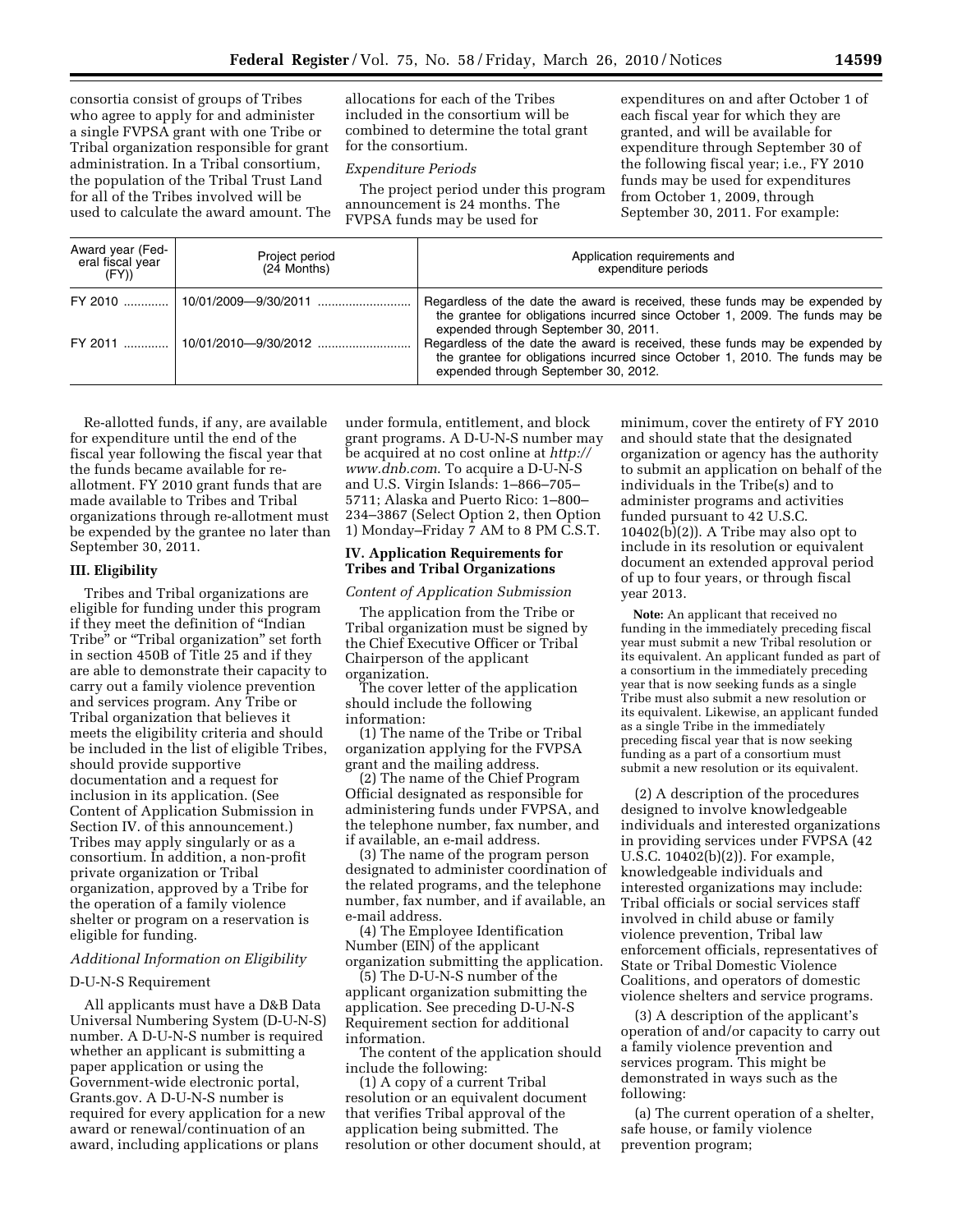(b) The establishment of joint or collaborative service agreements with a local public agency or a private nonprofit agency for the operation of family violence prevention activities or services; or

(c) The operation of social services programs as evidenced by receipt of BIA contracts awarded under Public Law 93–638; Title II Indian Child Welfare grants from BIA; Child Welfare Services grants under Title IV–B of the Social Security Act; or Family Preservation and Family Support grants under Title IV–B of the Social Security Act.

(4) A description of the services to be provided, how the applicant organization plans to use the grant funds to provide the direct services, to whom the services will be provided, and the expected results of the services.

(5) Documentation of the policies and procedures developed and implemented, including copies of the policies and procedures, to ensure that individual identifiers of client records will not be used when providing statistical data on program activities and program services and that the confidentiality of records pertaining to any individual provided domestic violence prevention or treatment services by any FVPSA-supported program will be strictly maintained (42 U.S.C. 10402(a)(2)(E)).

(6) Documentation of the law or procedure which has been implemented for the eviction of an abusing spouse from a shared household (42 U.S.C.  $10402(a)(F)$ ).

(**Note:** As required by the Paperwork Reduction Act of 1995, Pub. L. 104–13, the public reporting burden for the project description is estimated to average 10-hoursper-response, including the time for reviewing instructions, gathering and maintaining the data needed, and reviewing the collection information. The Project Description information collection is approved under OMB control number 0970– 0280, which expires on December 31, 2011. An agency may not conduct or sponsor, and a person is not required to respond to, a collection of information unless it displays a currently valid OMB control number.)

## *Assurances (See Attachment A)*

Each application must provide the assurances in Attachment A. The assurances may be included in the body of the narrative application or Attachment A may be printed, signed, and included in the application as an attachment.

#### *Certifications*

All applications must submit or comply with the required certifications found in Attachments B, C, and D as follows:

Anti-Lobbying Certification and Disclosure Form (See Attachment B): Applicants Should Sign and Return the Certification With Their Application

Certification Regarding Environmental Tobacco Smoke (See Attachment C): By signing and submitting the application, applicants are accepting and agreeing to all terms and conditions of the certification.

Certification Regarding Drug-Free Workplace Requirements (See Attachment D): By signing and submitting the application, applicants are accepting and agreeing to all terms and conditions of the certification.

These certifications can also be found at *http://www.acf.hhs.gov/programs/ofs/ forms.htm.* 

## *Notification Under Executive Order 12372*

The review and comment provisions of the Executive Order (E.O.) and Part 100 do not apply. Federally recognized Tribes are exempt from all provisions and requirements of E.O. 12372.

Applications should be sent to: Family Violence Prevention and Services Program, Family and Youth Services Bureau, Administration on Children, Youth and Families, Administration for Children and Families, Attention: Shena Williams, 1250 Maryland Avenue, SW., Suite 8213, Washington, DC 20024.

## **V. Approval/Disapproval of a Tribal or Tribal Organization Application**

The Secretary of HHS will approve any application that meets the requirements of FVPSA and this announcement. The Secretary will not disapprove an application except after reasonable notice of the Secretary's intention to disapprove has been provided to the applicant and after a six-month period providing an opportunity for applicant to correct any deficiencies. The notice of intention to disapprove will be provided to the applicant within 45 days of the date of the application.

#### **VI. Reporting Requirements**

#### *Performance Reports*

ACF grantees must submit Performance Progress Reports using a standardized format, the SF–PPR. The SF–PPR is the standard Governmentwide performance progress reporting format used by Federal agencies to collect performance information from recipients. A version of the SF–PPR has been tailored for grantees under this announcement as the ACYF–FYSB– FVPS–SF–PPR. A Program Performance Report must be filed with HHS

describing the activities carried out, and include an assessment of the effectiveness of those activities in achieving the purposes of the grant. A section of this performance report must be completed by each grantee or subgrantee that performed the direct services contemplated in the application certifying performance of such services. Consortia grantees should compile performance reports into a comprehensive report for submission. A copy of the ACYF–FYSB–FVPS–SF–PPR is available on the Family and Youth Services Bureau Web site at *http:// www.acf.hhs.gov/programs/fysb/ content/forms/reportforms/fv/ ACF*\_*FYSB*\_*FVPSA*\_*Tribal*\_*SF*\_*PPR*\_*v1*\_ *0.pdf.* 

Performance reports for Tribes and Tribal organizations are due on an annual basis at the end of the calendar year (December 29). Performance reports should be sent to: Family Violence Prevention and Services Program, Family and Youth Services Bureau, Administration on Children, Youth and Families, Administration for Children and Families, Attention: Shena Williams, 1250 Maryland Avenue, SW., Room 8213, Washington, DC 20024 .

### *Financial Status Reports*

Grantees must submit annual Financial Status Reports. The first SF– 269A for funding under this announcement, which is due December 29, 2010, is based on the Federal FY and will cover October 1, 2009, through September 30, 2010. The final SF–269A for funding under this announcement, which is due December 29, 2011, will cover October 1, 2010, through September 30, 2011. The SF 269A can be found at *http://www.whitehouse.gov/ omb/assets/omb/grants/sf269.pdf.* 

Completed reports may be mailed to: Kalika France, Division of Mandatory Grants, Office of Grants Management, Administration for Children and Families, 370 L'Enfant Promenade, SW., 6th Floor, Washington, DC 20447.

Grantees are encouraged to submit their reports online through the Online Data Collection (OLDC) system at the following address: *https:// extranet.acf.hhs.gov/ssi/.* 

Failure to submit reports on time may be a basis for withholding grant funds, suspension, or termination of the grant. In addition, all funds reported after the obligation period will be recouped.

## **VII. Administrative and National Policy Requirements**

Grantees are subject to the requirements in 45 CFR part 74 (non-Governmental) or 45 CFR part 92 (Governmental).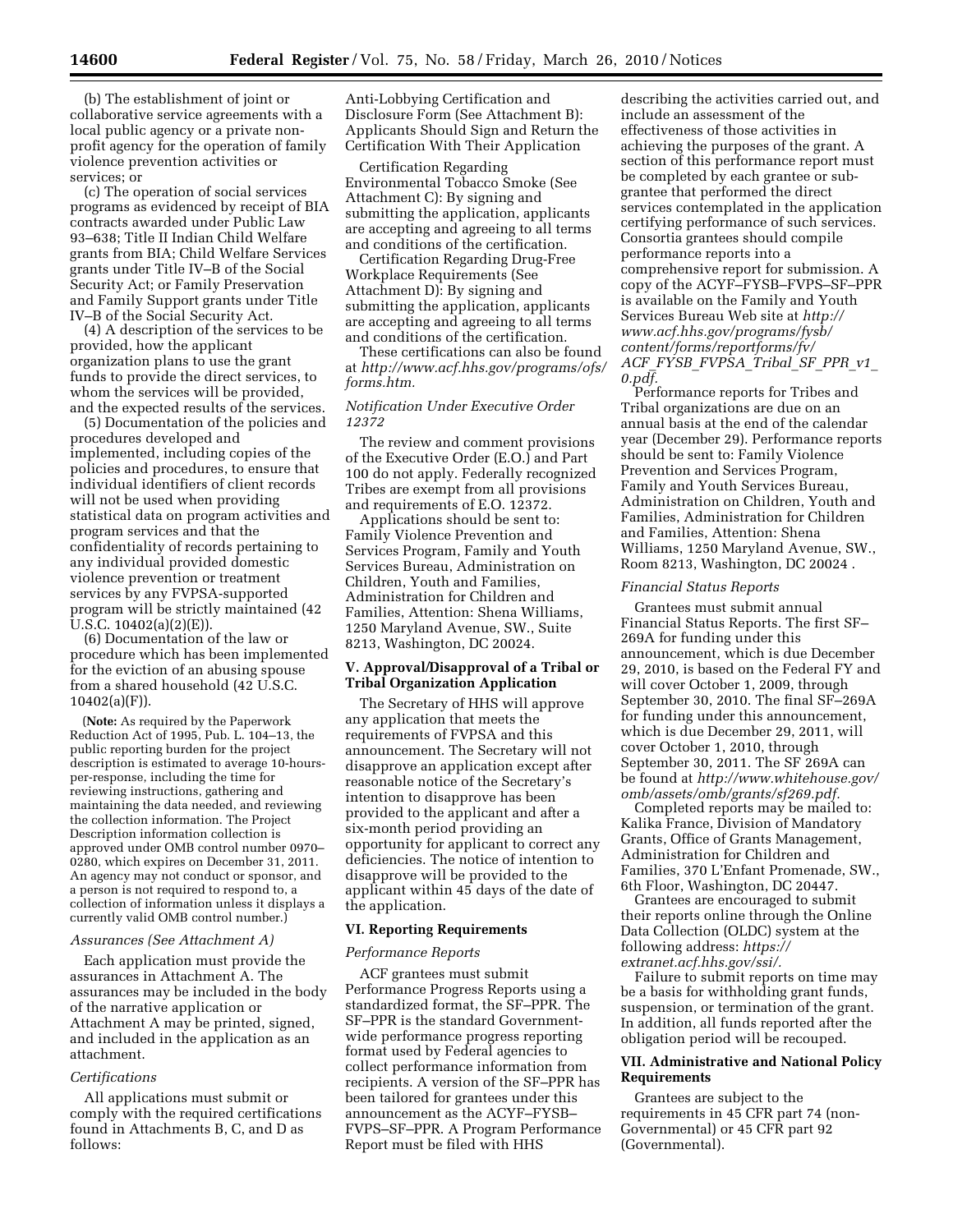Direct Federal grants, sub-award funds, or contracts under this ACF program shall not be used to support inherently religious activities such as religious instruction, worship, or proselytization. Therefore, organizations must take steps to separate, in time or location, their inherently religious activities from the services funded under this program. Regulations pertaining to the Equal Treatment for Faith-Based Organizations, which includes the prohibition against Federal funding of inherently religious activities, can be found at the HHS Web site at *http://www.hhs.gov/fbci/ waisgate21.pdf.* 

## **VIII. Other Information**

*For Further Information Contact:*  Shena Williams at (202) 205–5932 or email at *shena.williams@acf.hhs.gov.* 

Dated: March 19, 2010.

#### **Bryan Samuels,**

*Commissioner, Administration on Children, Youth and Families.* 

#### **Attachments: Required Assurances and Certifications:**

#### A. Assurances

- B. Certification Regarding Lobbying
- C. Certification Regarding Environmental Tobacco Smoke

D. Drug-Free Workplace Requirements

#### **Attachment A—Assurances Of Compliance With Grant Requirements**

The grantee certifies that it will comply with the following:

(1) Not less than 70 percent of the funds distributed shall be used for immediate shelter and related assistance, as defined in 42 U.S.C. 10421(4) and (5), to victims of family violence and their dependents and not less than 25 percent of the funds distributed shall be used to provide related assistance as defined in 42 U.S.C. 10421(5) (42 U.S.C. 10402(g)).

(2) Grant funds made available under FVPSA will not be used as direct payment to any victim or dependent of a victim of family violence (42 U.S.C. 10402(d)).

(3) No income eligibility standard will be imposed on individuals receiving assistance or services supported with funds appropriated to carry out FVPSA (42 U.S.C.  $10402(e)$ ).

(4) The address or location of any shelter or facility assisted under FVPSA will not be made public, except with the written authorization of the person or persons responsible for the operations of such shelter  $(42\text{ U.S.C. } 10402(a)(2)(E)).$ 

(5) The applicant will comply with FVPSA confidentiality requirements and must provide assurances that individual identifiers of client records will not be used when providing statistical data on program activities and program services and that the confidentiality of records pertaining to any individual provided domestic violence prevention or treatment services by any

FVPSA-supported program will be strictly maintained (42 U.S.C. 10402(a)(2)(E)).

(6) That a law or procedure, such as a process for obtaining an order of protection, has been implemented for the eviction of an abusing spouse from a shared household (42 U.S.C.  $10402(a)(2)(F)$ ).

(7) That all grants, programs or other activities funded by the State in whole or in part with funds made available under FVPSA will prohibit discrimination on the basis of age, handicap, sex, race, color, national origin or religion (42 U.S.C. 10406).

(8) That the applicant will comply with the applicable Departmental recordkeeping and reporting requirements and general requirements for the administration of grants under 45 CFR Part 92.

# Chief Program Official

**luminarism** Title

# Organization

#### **Attachment B—Certification Regarding Lobbying**

Certification for Contracts, Grants, Loans, and Cooperative Agreements

The undersigned certifies, to the best of his or her knowledge and belief, that:

(1) No Federal appropriated funds have been paid or will be paid, by or on behalf of the undersigned, to any person for influencing or attempting to influence an officer or employee of an agency, a Member of Congress, an officer or employee of Congress, or an employee of a Member of Congress in connection with the awarding of any Federal contract, the making of any Federal grant, the making of any Federal loan, the entering into of any cooperative agreement, and the extension, continuation, renewal, amendment, or modification of any Federal contract, grant, loan, or cooperative agreement.

(2) If any funds other than Federal appropriated funds have been paid or will be paid to any person for influencing or attempting to influence an officer or employee of any agency, a Member of Congress, an officer or employee of Congress, or an employee of a Member of Congress in connection with this Federal contract, grant, loan, or cooperative agreement, the undersigned shall complete and submit Standard Form-LLL, ''Disclosure Form to Report Lobbying,'' in accordance with its instructions.

(3) The undersigned shall require that the language of this certification be included in the award documents for all subawards at all tiers (including subcontracts, subgrants, and contracts under grants, loans, and cooperative agreements) and that all subrecipients shall certify and disclose accordingly. This certification is a material representation of fact upon which reliance was placed when this transaction was made or entered into. Submission of this certification is a prerequisite for making or entering into this transaction imposed by section 1352, title 31, U.S. Code. Any person who fails to file the required certification shall be subject to a civil penalty of not less than \$10,000 and not more than \$100,000 for each such failure.

Statement for Loan Guarantees and Loan Insurance

The undersigned states, to the best of his or her knowledge and belief, that:

If any funds have been paid or will be paid to any person for influencing or attempting to influence an officer or employee of any agency, a Member of Congress, an officer or employee of Congress, or an employee of a Member of Congress in connection with this commitment providing for the United States to insure or guarantee a loan, the undersigned shall complete and submit Standard Form-LLL, ''Disclosure Form to Report Lobbying,'' in accordance with its instructions. Submission of this statement is a prerequisite for making or entering into this transaction imposed by section 1352, Title 31, U.S. Code. Any person who fails to file the required statement shall be subject to a civil penalty of not less than \$10,000 and not more than \$100,000 for each such failure.

llanding and the control of the control of the control of the control of the control of the control of the control of the control of the control of the control of the control of the control of the control of the control of Signature

llllallandi.<br>Title Title

# **Organization**

#### **Attachment C—Certification Regarding Environmental Tobacco Smoke**

The Pro-Children Act of 2001, 20 U.S.C. 7181 through 7184, imposes restrictions on smoking in facilities where Federally funded children's services are provided. HHS grants are subject to these requirements only if they meet the Act's specified coverage. The Act specifies that smoking is prohibited in any indoor facility (owned, leased, or contracted for) used for the routine or regular provision of kindergarten, elementary, or secondary education or library services to children under the age of 18. In addition, smoking is prohibited in any indoor facility or portion of a facility (owned, leased, or contracted for) used for the routine or regular provision of federally funded health care, day care, or early childhood development, including Head Start services to children under the age of 18. The statutory prohibition also applies if such facilities are constructed, operated, or maintained with Federal funds. The statute does not apply to children's services provided in private residences, facilities funded solely by Medicare or Medicaid funds, portions of facilities used for inpatient drug or alcohol treatment, or facilities where WIC coupons are redeemed. Failure to comply with the provisions of the law may result in the imposition of a civil monetary penalty of up to \$1,000 per violation and/or the imposition of an administrative compliance order on the responsible entity.

#### **Attachment D—Certification Regarding Drug-Free Workplace Requirements**

This certification is required by the regulations implementing the Drug-Free Workplace Act of 1988: 45 CFR Part 76, Subpart, F. Sections 76.630(c) and (d)(2) and 76.645(a)(1) and (b) provide that a Federal agency may designate a central receipt point for state-wide and state agency-wide certifications, and for notification of criminal drug convictions. For the Department of